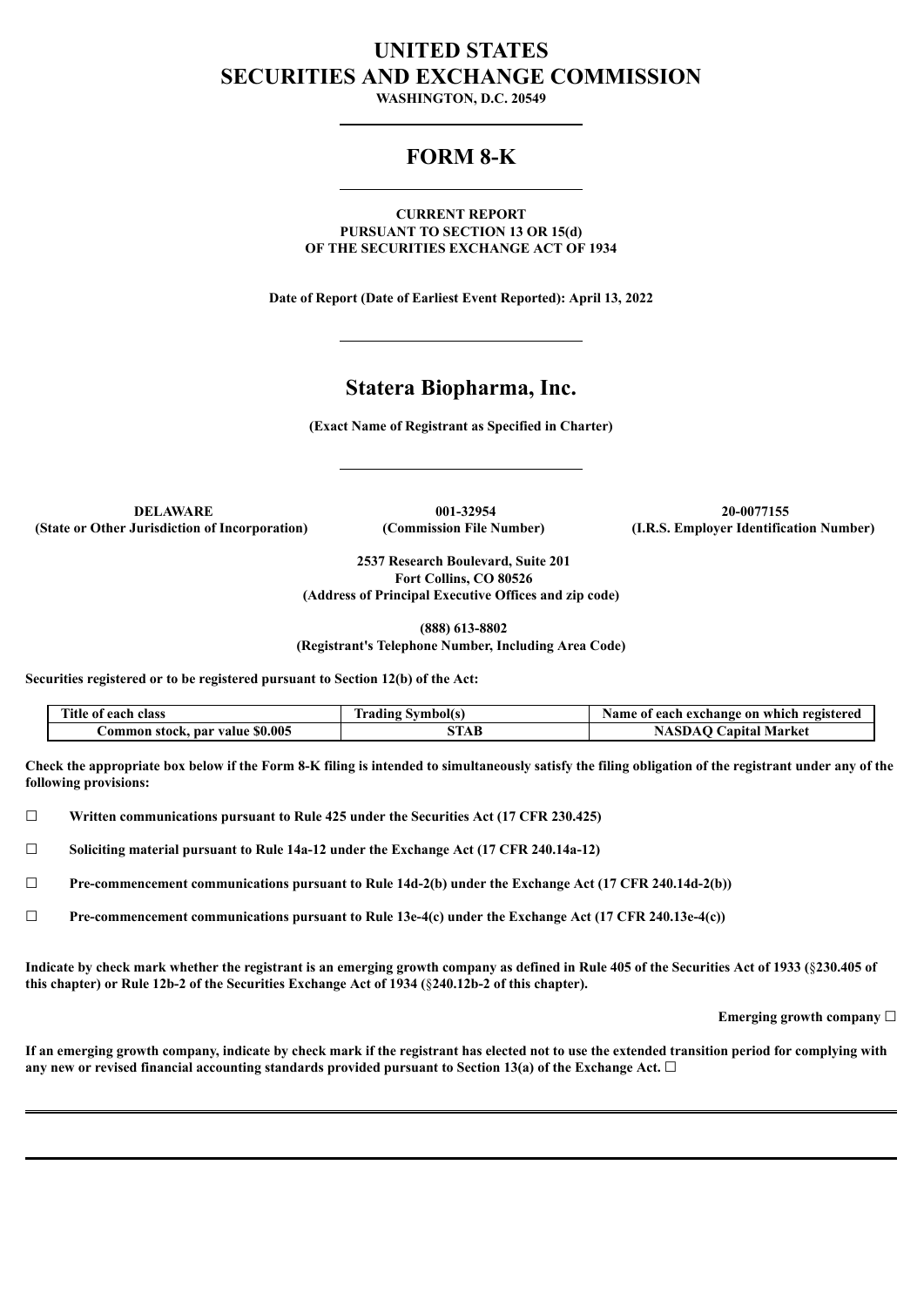### **Item 8.01. Regulation FD Disclosure**

On April 13, 2022, Statera Biopharma, Inc. (the "**Company**") issued a press release announcing the execution of a term sheet with Coeptis Pharmaceuticals, Inc. A copy of the press release issued by the Company is furnished herewith as Exhibit 99.1 and is incorporated herein by reference.

The information in this Item 8.01 of Form 8-K shall not be deemed "filed" for purposes of Section 18 of the Securities Exchange Act of 1934, as amended, or otherwise subject to the liabilities under that section, nor shall it be deemed incorporated by reference in any filing under the Securities Act of 1933, as amended, except as shall be expressly set forth by specific reference.

#### **Item 9.01 Financial Statements and Exhibits**

*(d) Exhibits*

| Exhibit | <b>Description</b>                                                          |
|---------|-----------------------------------------------------------------------------|
| Number  |                                                                             |
| 99.1    | <u>Press Release, April 13, 2022</u>                                        |
| 104     | Cover Page Interactive Data File (embedded within the Inline XBRL document) |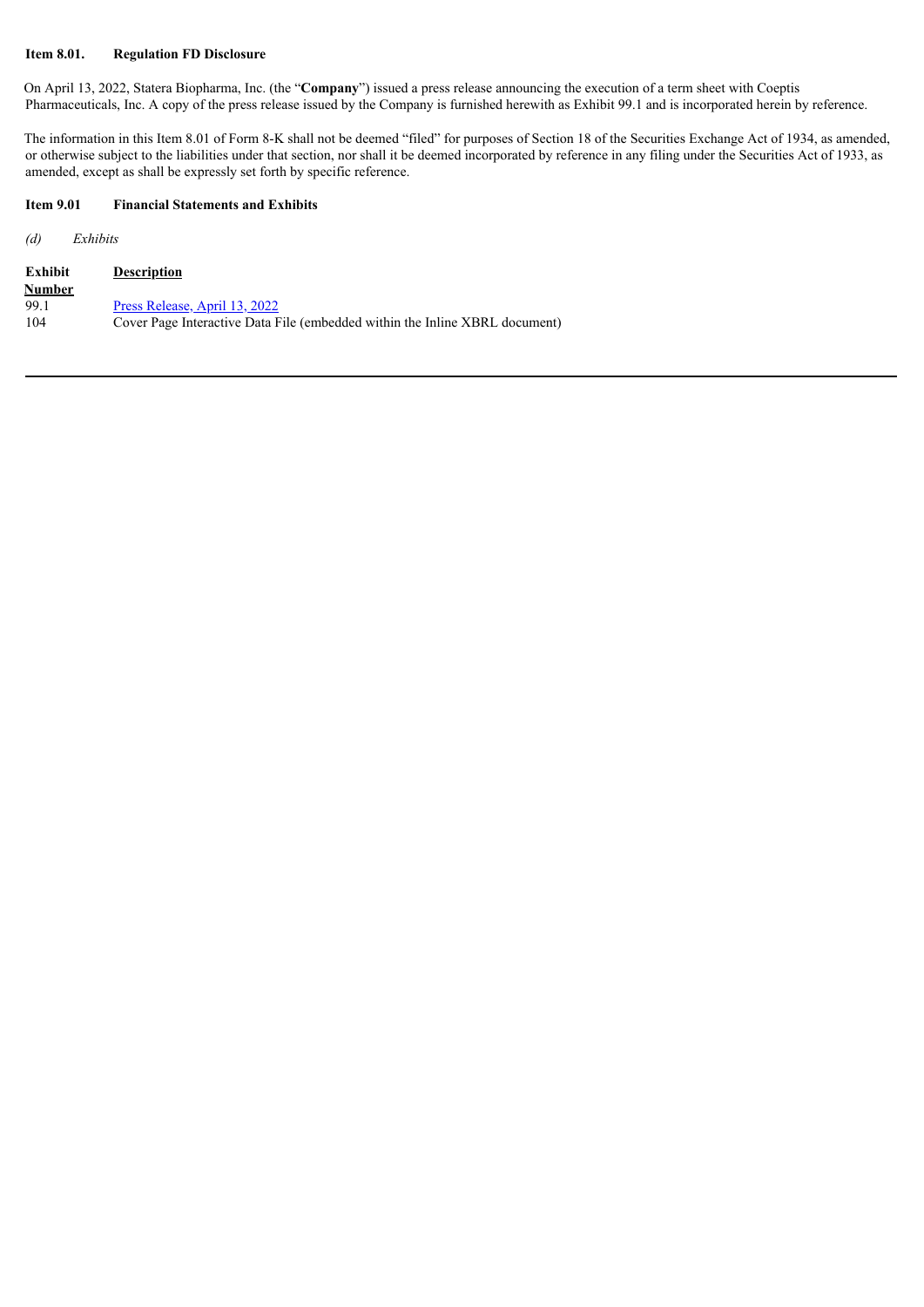### **SIGNATURES**

Pursuant to the requirements of the Securities Exchange Act of 1934, the Registrant has duly caused this report to be signed on its behalf by the undersigned hereunto duly authorized.

**Statera Biopharma, Inc.** Date: April 18, 2022 By: /s/ Michael K. Handley Name: Michael K. Handley Title: Chief Executive Officer

Exhibit No.

Description

99.1 Press Release, April 13, 2022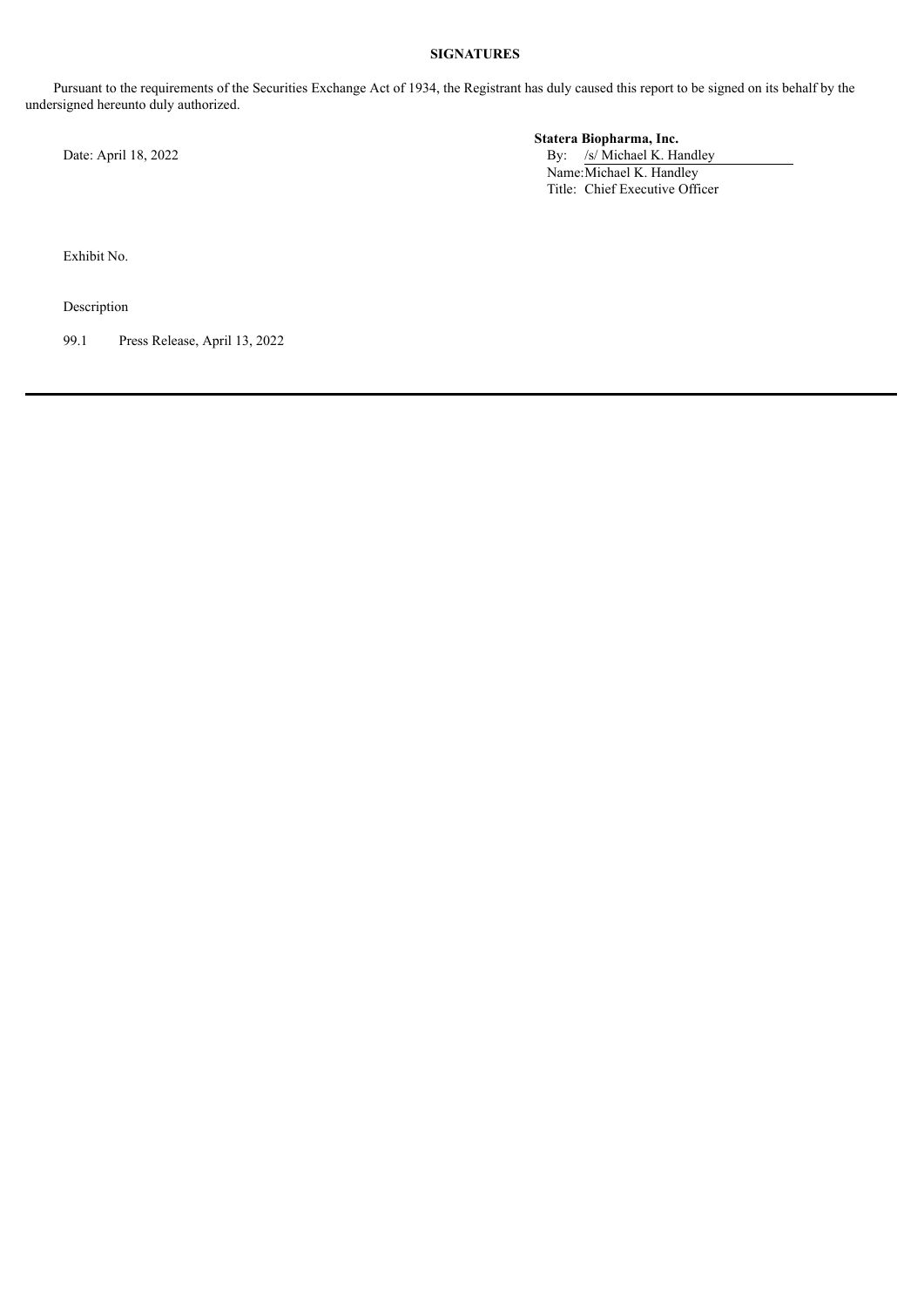# **SIGNATURES**

Pursuant to the requirements of the Securities Exchange Act of 1934, the Registrant has duly caused this report to be signed on its behalf by the undersigned hereunto duly authorized.

**Statera Biopharma, Inc.**

Date: April 18, 2022 By: /s/ Michael K. Handley Name: Michael K. Handley Title: Chief Executive Officer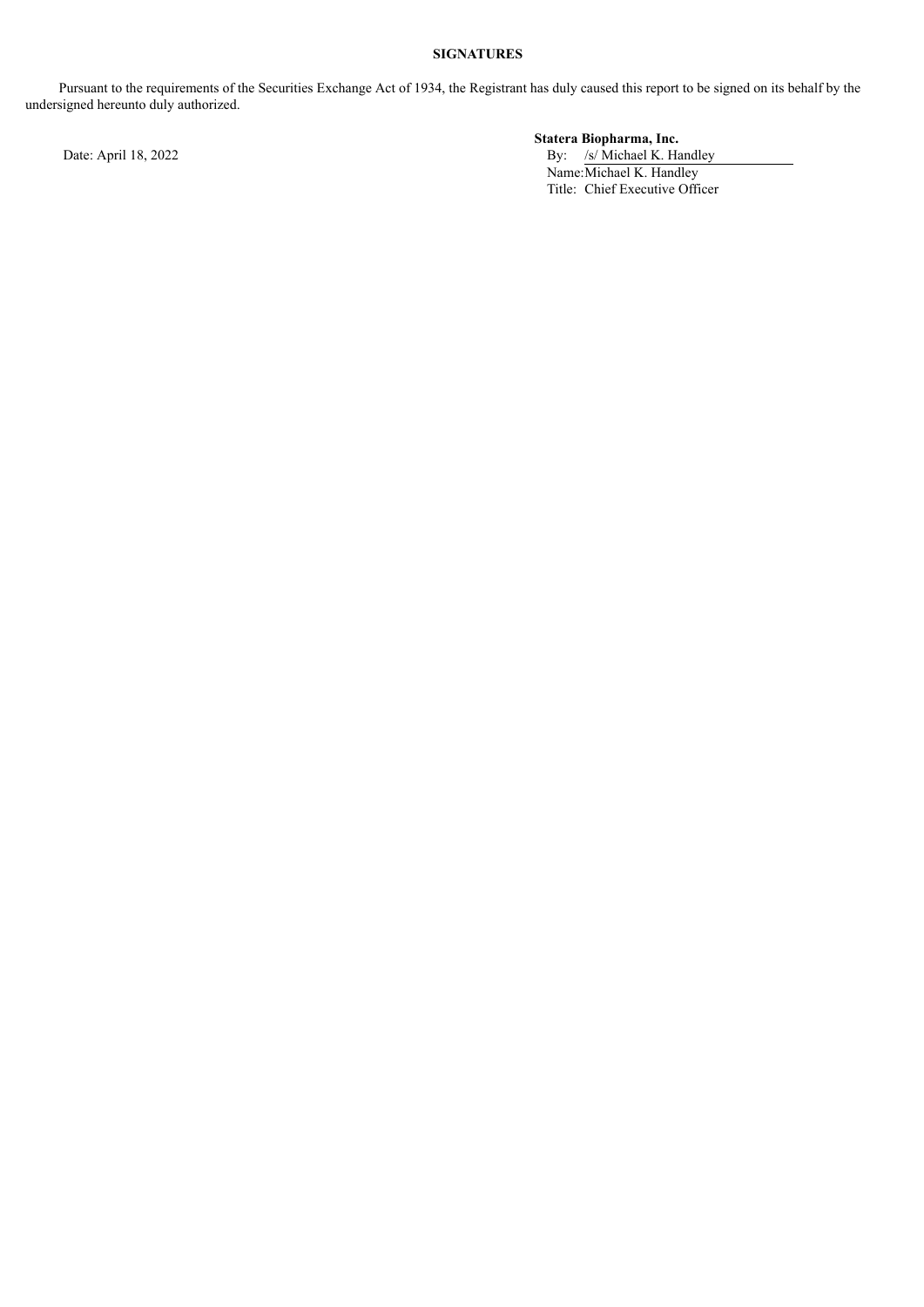<span id="page-4-0"></span>

#### **Statera Biopharma and Coeptis Therapeutics Announce Strategic Agreement for Rights to Entolimod**

FORT COLLINS, CO., April 13, 2022 /Globe Newswire/ — Statera Biopharma (Nasdaq: STAB) (the "Company"), a biopharmaceutical company creating next-generation immune therapies that focus on immune restoration and homeostasis, announced today that the Company has agreed to enter into a strategic agreement with Coeptis Therapeutics, Inc. (OTC PINK: COEP), a biopharmaceutical company developing innovative cell therapy platforms for cancer, to sell Statera's rights to Entolimod and other related toll-like receptor 5 (TLR5) agonists. The consummation of the transaction is contingent upon negotiation of a definitive agreement and satisfaction of a number of closing conditions, including a contingency on Coeptis financing.

"Coeptis' commitment to cancer therapies makes it a natural choice for the further development of Entolimod, which has demonstrated potential in multiple preclinical disease models," said Michael K. Handley, President and Chief Executive Officer of Statera Biopharma. "With this announcement, we expect to improve our financial standing and enable the execution of a number of upcoming catalysts in advancing our programs and progressing toward our goal of changing the way people think about immunotherapy."

Under the terms of the definitive agreement, Statera will receive a \$6 million upfront payment and revenue-based milestone payments from Coeptis in exchange for Statera's rights to any product containing Entolimod as an active ingredient and all other related TLR5 agonists. Coeptis will also assume responsibility for associated licenses, as well as Statera's interest in Genome Protection, Inc.

"We believe that Entolimod has significant clinical and commercial potential as the first in a new generation of immunotherapies that may improve outcomes for patients with cancer and other serious medical conditions. We are excited to undertake this strategic investment to help develop innovative therapeutics that offer improved patient outcomes," said Dave Mehalick, Chairman, President and Chief Executive Officer of Coeptis.

#### **About Statera Biopharma**

Statera Biopharma (formerly Cytocom, Inc.) is a clinical-stage biopharmaceutical company developing novel immunotherapies targeting autoimmune, neutropenia/anemia, emerging viruses and cancers based on a proprietary platform designed to rebalance the body's immune system and restore homeostasis. Statera has one of the largest platforms of toll-like receptor (TLR) agonists in the biopharmaceutical industry with TLR4 and TLR9 antagonists, and the TLR5 agonists, Entolimod and GP532. TLRs are a class of protein that plays a key role in the innate immune system. Statera is developing therapies designed to directly elicit within patients a robust and durable response of antigen-specific killer T-cells and antibodies, thereby activating essential immune defenses against autoimmune, inflammatory, infectious diseases, and cancers. Statera has clinical programs for Crohn's disease (STAT-201), hematology (Entolimod), pancreatic cancer (STAT-401) and COVID-19 (STAT-205) in addition to potential expansion into fibromyalgia and multiple sclerosis. To learn more about Statera Biopharma, please visit www.staterabiopharma.com.